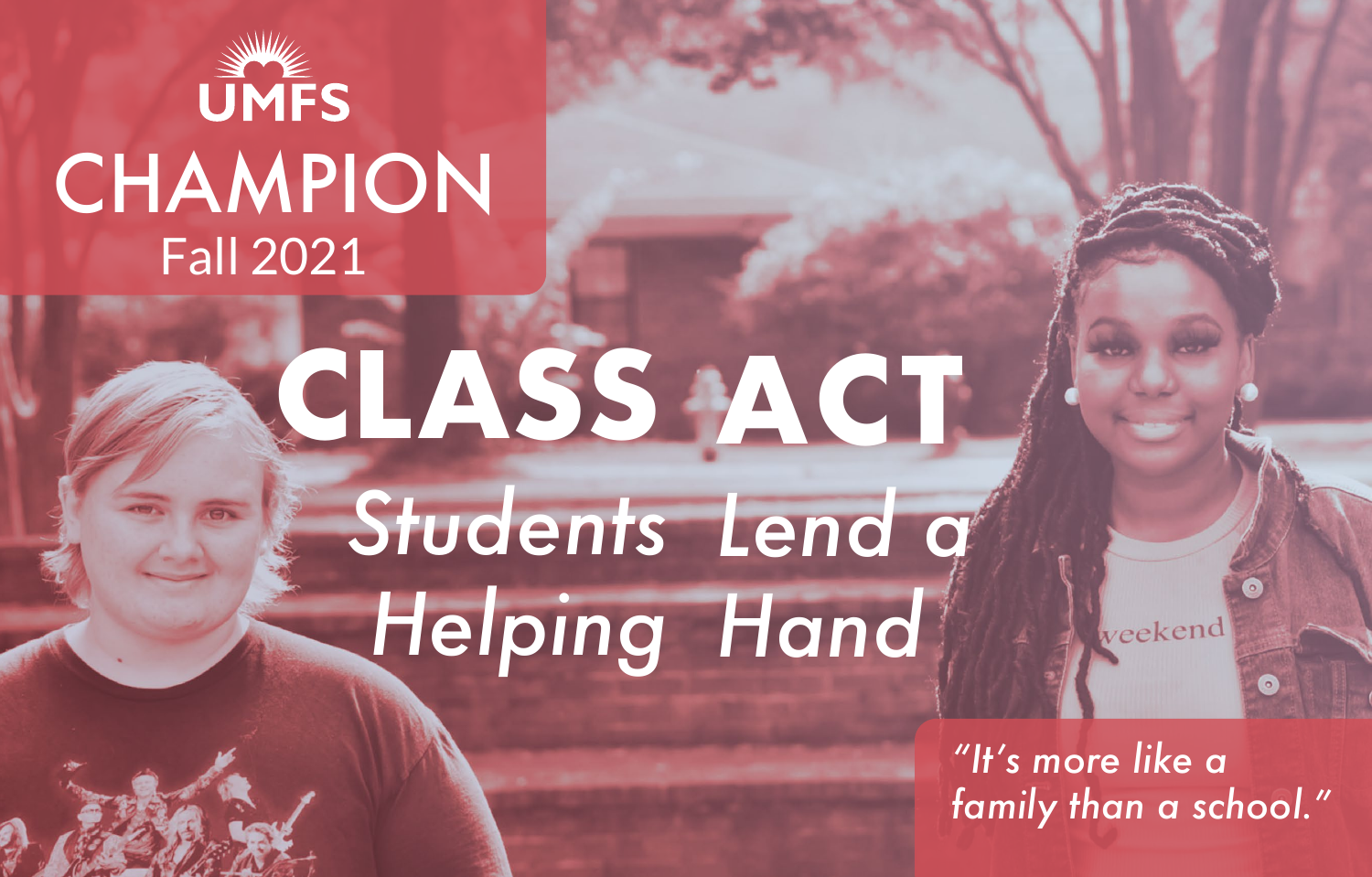**S**enior year of high school is a time of contemplation,  $\bigcup$  excitement, reflection, and transition. And in the case of Ms. Morris' seniors at the UMFS Charterhouse School in Richmond, senior year is also a time for generosity.

FOILO WIM

"A lot of the seniors are at a point they don't need full class schedules," Ms. Morris explained. But rather than sit idly by during their daily one-hour resource period, Ms. Morris' seniors asked if they could help out around campus. "It's so great, because they could just choose to sit here in class. Instead, they took an opportunity to contribute and to model for younger students by helping to take care of campus."

**E**ach week, seniors take turns pairing up with a peer to collect recycling from buildings around UMFS' sprawling campus in Richmond. They check-in with UMFS Maintenance Supervisor Richard, who gives them keys to a golf cart and an ID card to access buildings. Then they're off.

Seniors Jaedyn and Sam look forward to their weekly recycling run and say it's time well spent. "My favorite part of it all is meeting different people and just helping out," Sam said.

"Taking a few minutes out of our day to help other people, it gives them time to do something else," Jaedyn added.

That sentiment is absolutely true, and Richard said the support is invaluable. "It frees us up and allows us to focus on other tasks," he said. "I really appreciate having their help. These kids are an asset to maintenance."

But the endeavor is so much more than just collecting recycling. "They're learning to use access badges appropriately, keys appropriately, and they're learning customer service," Ms. Morris said.

"It's great for the kids," Richard added. "I think it gives them a lot of pride. It gets them out of the classroom, and they're doing something very productive."

Jaedyn said collaborating with maintenance is just one of the many reasons Charterhouse School is such a great fit for her. "This is a hands-on experience," she said. "I enjoy the independence, and I have space to make my own decisions. The staff and the people here really help you out."

Ms. Morris beams when she speaks about her seniors, but she reminds us that when students first come to Charterhouse School, they're not always quite so motivated. "They're often determined not to do any work," Ms. Morris said with a smile. "But once they start building relationships and they see that everyone's rooting for them, that's when they realize we want

them to be successful."

**"Once they start**  - Flat-borne package **building relationships and they see that everyone's rooting for them, that's when they realize we want them to be successful."**  *— Ms. Morris*